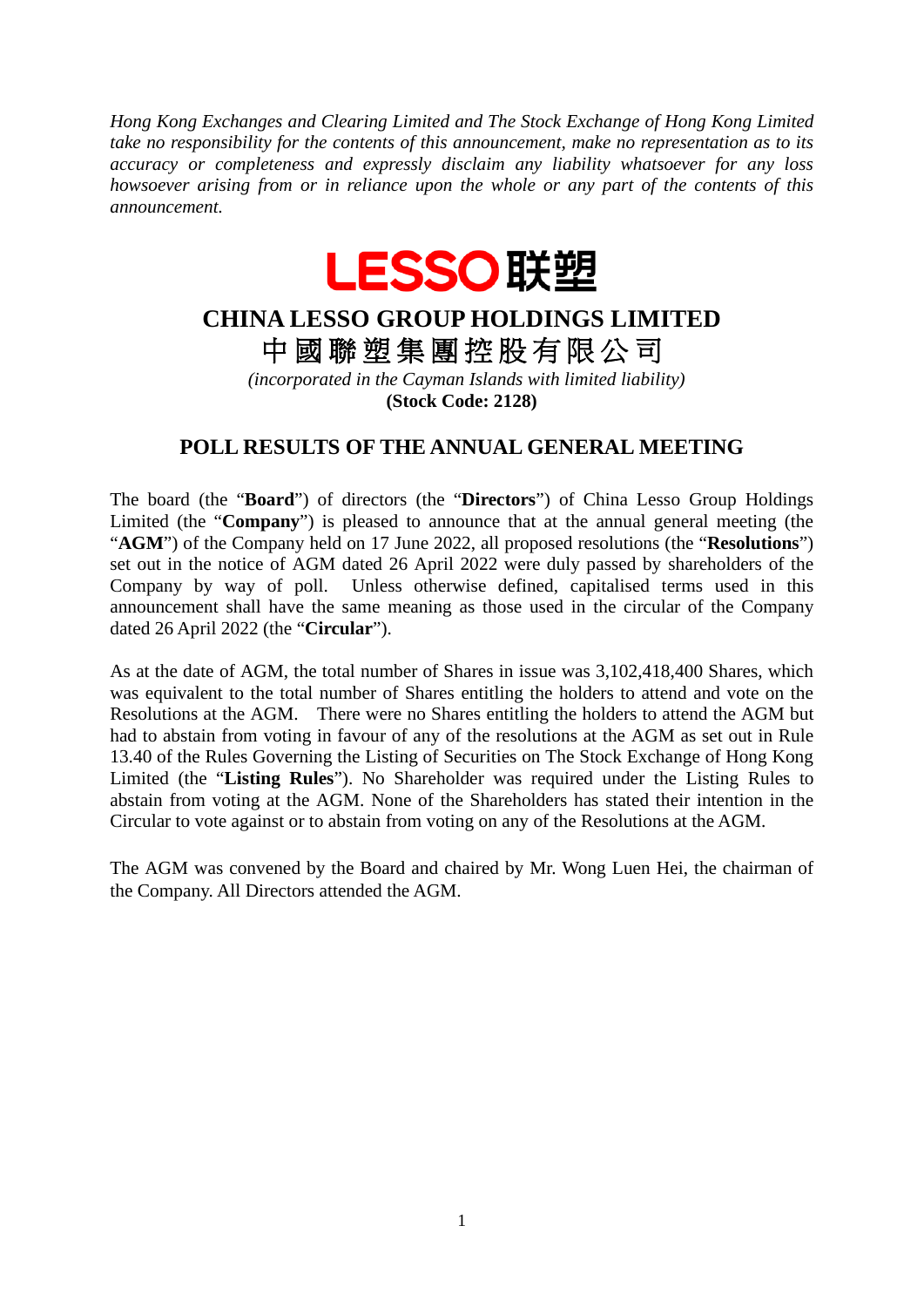The Company's branch share registrar in Hong Kong, Computershare Hong Kong Investor Services Limited, was appointed to act and acted as the scrutineer for the vote-taking at the AGM. The poll results of the AGM were as follows:

| <b>Ordinary Resolutions</b> |                                                                                                                                                                                               | <b>Number of Shares represented by votes</b><br>cast and percentage of total number of<br>votes cast |                                             |
|-----------------------------|-----------------------------------------------------------------------------------------------------------------------------------------------------------------------------------------------|------------------------------------------------------------------------------------------------------|---------------------------------------------|
|                             |                                                                                                                                                                                               | For                                                                                                  | <b>Against</b>                              |
| 1.                          | and consider<br>To<br>receive<br>the<br>audited<br>financial statements and the reports of the<br>directors and independent auditor of the<br>Company for the year ended 31 December<br>2021. | 2,811,718,843<br><b>Shares</b><br>(99.924232%)                                                       | 2,132,005<br><b>Share</b><br>(0.075768%)    |
| 2.                          | To declare a final dividend of HK26 cents<br>per share of the Company for the year<br>ended 31 December 2021.                                                                                 | 2,813,850,843<br><b>Shares</b><br>$(100.000000\%)$                                                   | 5<br><b>Shares</b><br>$(0.000000\%)$        |
| 3.                          | (a) To re-elect Mr. Wong Luen Hei as<br>Director;                                                                                                                                             | 2,588,015,888<br><b>Shares</b><br>(91.974167%)                                                       | 225,834,960<br><b>Shares</b><br>(8.025833%) |
|                             | (b) To re-elect Mr. Kong Zhaocong<br>as<br>Director;                                                                                                                                          | 2,780,257,130<br><b>Shares</b><br>$(98.806130\%)$                                                    | 33,593,718<br><b>Shares</b><br>(1.193870%)  |
|                             | Dr. Lin<br>$(c)$ To re-elect<br>Shaoquan<br>as<br>Director;                                                                                                                                   | 2,780,257,130<br><b>Shares</b><br>(98.806130%)                                                       | 33,593,718<br><b>Shares</b><br>(1.193870%)  |
|                             | (d) To re-elect Mr. Wong Kwok Ho<br>Jonathan as Director; and                                                                                                                                 | 2,631,030,193<br><b>Shares</b><br>(93.502831%)                                                       | 182,820,655<br><b>Shares</b><br>(6.497169%) |
|                             | (e) To re-elect Mr. Cheng Dickson as<br>Director.                                                                                                                                             | 2,796,210,029<br><b>Shares</b><br>(99.373072%)                                                       | 17,640,819<br><b>Shares</b><br>(0.626928%)  |
| 4.                          | authorise<br>the<br>Board<br>the<br>To<br>to<br>fix<br>remuneration of the Directors.                                                                                                         | 2,813,798,877<br><b>Shares</b><br>(99.999717%)                                                       | 7,971<br><b>Shares</b><br>(0.000283%)       |
| 5.                          | To re-appoint Ernst & Young, certified<br>public accountants, as independent auditor<br>of the Company and to authorise the Board<br>to fix its remuneration.                                 | 2,793,845,377<br><b>Shares</b><br>(99.344430%)                                                       | 18,436,471<br><b>Shares</b><br>(0.655570%)  |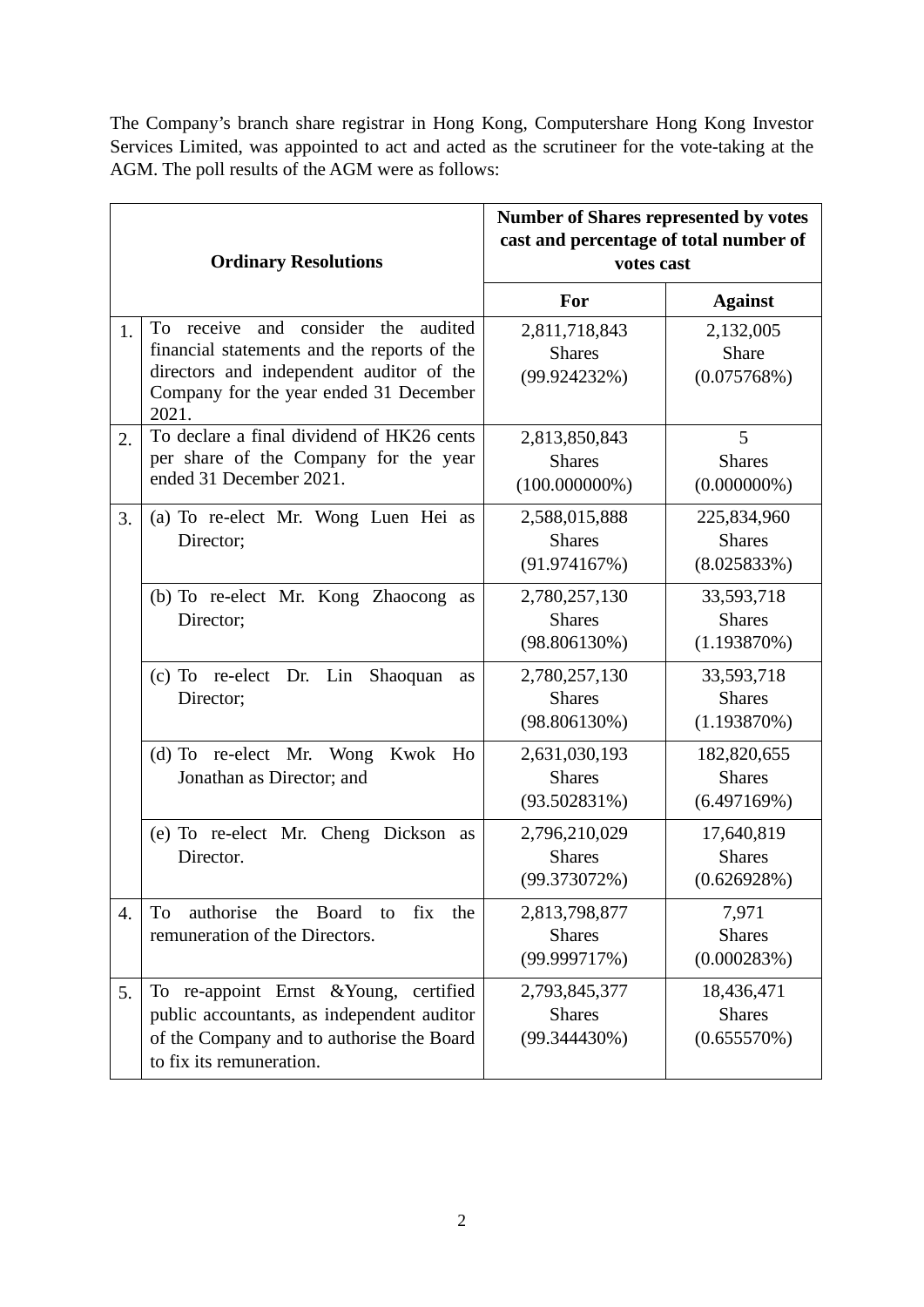| <b>Ordinary Resolutions</b> |                                                                                                                                                                                                                                       | <b>Number of Shares represented by</b><br>votes cast and percentage of total<br>number of votes cast |                                                 |
|-----------------------------|---------------------------------------------------------------------------------------------------------------------------------------------------------------------------------------------------------------------------------------|------------------------------------------------------------------------------------------------------|-------------------------------------------------|
|                             |                                                                                                                                                                                                                                       | For                                                                                                  | <b>Against</b>                                  |
| 6.                          | (a) To approve ordinary resolution no. 6A as set<br>out in the Notice (in relation to granting a<br>general mandate to the Directors to allot, issue<br>and otherwise deal with the shares of the<br>Company).                        | 2,233,832,588<br><b>Shares</b><br>(79.387029%)                                                       | 580,018,260<br><b>Shares</b><br>(20.612971%)    |
|                             | (b) To approve ordinary resolution no. 6B as set<br>out in the Notice (in relation to granting a<br>general mandate to the Directors to repurchase<br>the shares of the Company).                                                     | 2,808,214,343<br><b>Shares</b><br>(99.799687%)                                                       | 5,636,505<br><b>Shares</b><br>(0.200313%)       |
|                             | (c) To approve ordinary resolution no. 6C as set<br>out in the Notice (in relation to adding the<br>number of the Shares repurchased by the<br>Company to the general mandate granted to<br>the Directors under Resolution 6A above). | 2,220,178,583<br><b>Shares</b><br>(78.901786%)                                                       | 593,672,265<br><b>Shares</b><br>$(21.098214\%)$ |

| <b>Special Resolution</b> |                                                                                                                                                                                                                                                                                                      | <b>Number of Shares represented by</b><br>votes cast and percentage of total<br>number of votes cast |                                                |
|---------------------------|------------------------------------------------------------------------------------------------------------------------------------------------------------------------------------------------------------------------------------------------------------------------------------------------------|------------------------------------------------------------------------------------------------------|------------------------------------------------|
|                           |                                                                                                                                                                                                                                                                                                      | For                                                                                                  | <b>Against</b>                                 |
|                           | To approve the proposed amendments to the<br>Memorandum and Articles of Association of the<br>Company and the adoption of the new<br>Memorandum and Articles of Association of the<br>Company in substitution for and to the exclusion<br>of the existing Memorandum and Articles of<br>Association. | 2,666,158,812<br><b>Shares</b><br>(94.751249%)                                                       | 147,692,036<br><b>Shares</b><br>$(5.248751\%)$ |

*Note:* The full text of the Resolutions is set out in the notice of AGM.